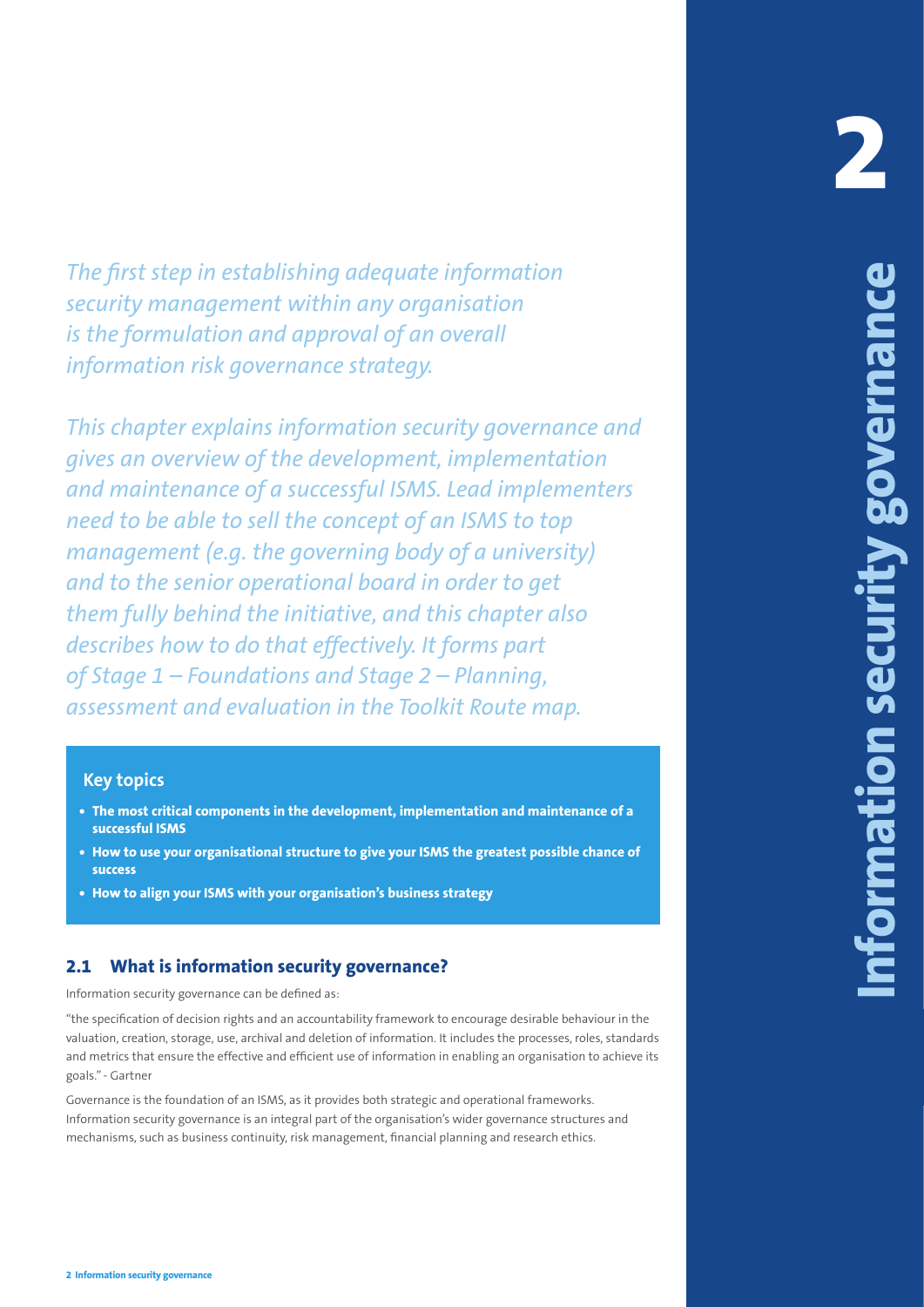# **2.2 What does information security governance look like?**

An ISMS should be part of the organisation's risk management activities, driven by the organisation's risk appetite and implemented to enable the organisation's strategic aims.

From ISO/IEC 27014, the principles of information security governance are to:

- establish an organisational wide information security policy
- adopt a risk based approach
- set the direction of investment
- ensure conformance with requirements
- foster a security-positive environment
- review performance in relation to business outcomes.

Information security governance should be approached holistically and cover people, processes and technology – it is not an IT issue. The security controls that form part of the ISMS must take account of human, environmental and physical factors and cover information in all its forms including paper records. The information security governance framework must encompass policies, processes, procedures, tools and training that are all joined up and designed in relation to each other in order to achieve the organisation's information security objectives.

**Policy and objectives** - There should be a top level policy which sets out the information security objectives, that in turn support the overall organisational strategy. The policy must be signed off by top management.

**Accountability and responsibility** - The organisation should define accountabilities and responsibilities at a high level, making top management explicitly accountable for information security but ensuring that personal roles and responsibilities are also defined (see Chapter 8, Roles and competencies).

## **2.3 Identifying stakeholders and interested parties**

Identifying who requires what assurance is one of the critical success factors of implementing any ISMS. This will involve identifying the major stakeholders.

Stakeholders, in this context, may also be referred to as interested parties and could involve any of the following:

- top management
- business/process owners
- third parties setting requirements/standards (such as the NHS, UK Government, merchant banks)
- internal and/or external auditors
- relevant internal professional service departments (IT Services, Legal Services etc.)
- customers and end users (e.g. students and/or staff).

Identifying stakeholders and interested parties will help ascertain the applicable security requirements for the ISMS. The primary stakeholder(s) will be those who ultimately require assurance that any applicable requirements are being implemented appropriately. These stakeholders may also be the sponsor of the ISMS.

## **2.4 Oversight and audit**

One of the most important things to ensure, when designing information security governance, is that there is the capability for oversight. The organisation needs to have confidence that it is investing time, effort and money wisely, and that its activities to manage risk are effective: or, if not, that there is a need for improvement, and in which areas. Accountability for areas and key information assets should be clearly defined (see Chapter 8, Roles and competencies).

In the financial industry, measures are taken to reduce the risk of cognitive bias: the same should exist in the realm of information security.

In order to achieve these two complementary goals, the organisation should ensure that it gives a group or body the formal responsibility for reviewing the effectiveness of the organisation's activities to manage risk. This can be a formal governance body, supported by an executive group made up of staff with responsibility for aspects of risk management. The body with such responsibilities should be independent of the areas upon which it is reporting.

However much we wish to believe in our ability to remain impartial, we cannot ignore the natural human tendency toward bias.

Information security objectives must support organisational objectives, rather than be an end in themselves.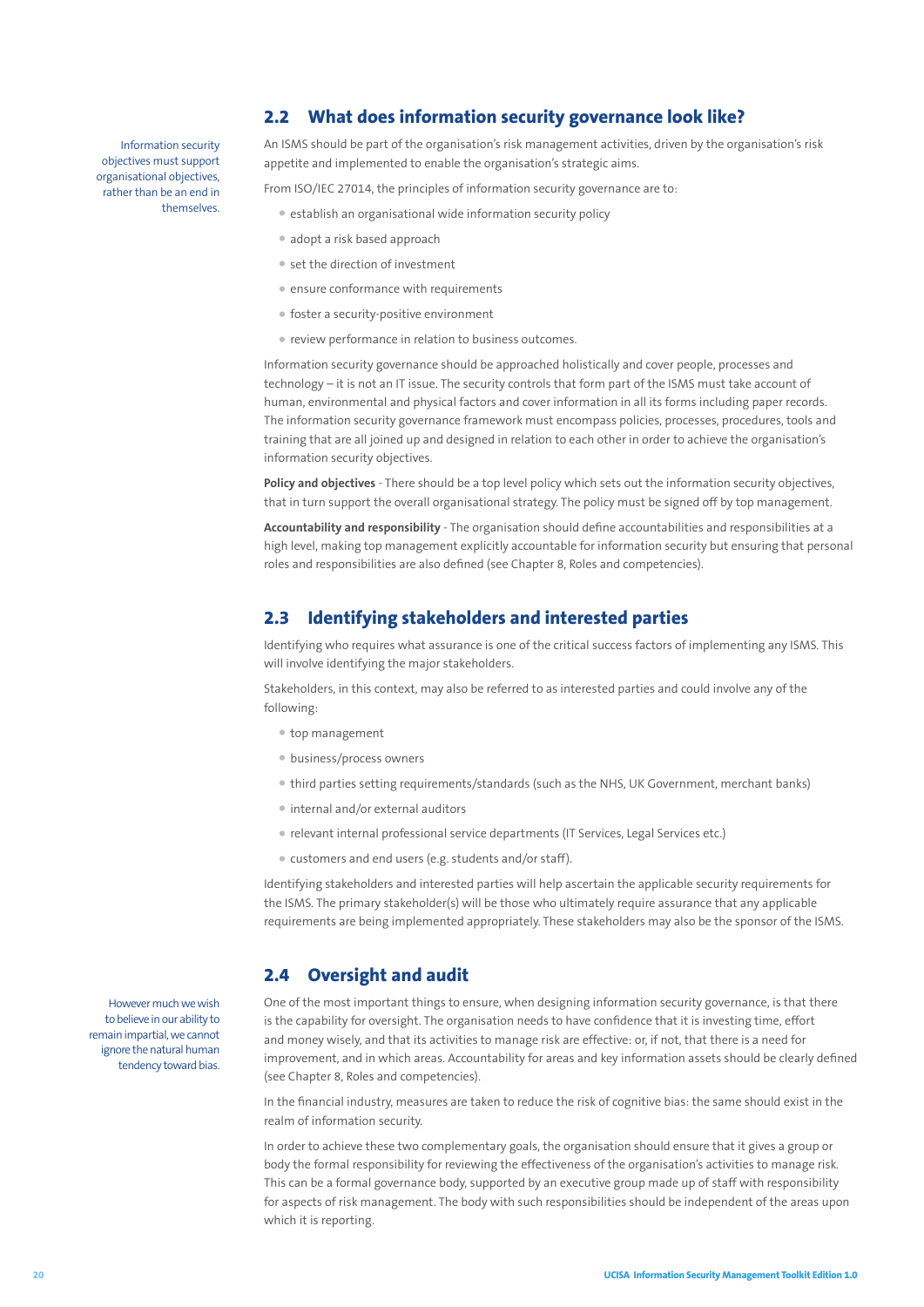The Audit Committee in an organisation should review the risk register; similarly the internal audit function has a role in reviewing policies and procedures, recommending control systems and monitoring their implementation.

## **2.5 Identifying and securing adequate resources**

Resources are required to establish, maintain and improve an ISMS. The level of investment should be based on risk management considerations (see Chapter 5, Risk assessment).

It is recommended that a project or programme be set up to manage any large scale work involved in creating (or significantly changing) any ISMS, with top level oversight. The programme or project should have a cross organisational focus, and should not be presented or perceived as a piece of work for the IT function alone. It can be quite helpful to have the lead for such a programme or project based, in, for example, a governance or risk management role. Significant input will be required from both the governance and IT departments. In addition, representatives for the Human Resources function and those responsible for physical security should be involved in the programme or project. Finally, requirements, products, outputs and outcomes should be quality checked with the wider stakeholders, including the academic community.

Once the initial work is complete, resources required for the continuing management and maintenance of the ISMS should be made available from the organisation's recurrent (or business as usual) budget. This will ensure that the ISMS can continue to be effective, and can adapt to take account of the needs of the organisation into the future.

## **2.6 Example governance structure**

The organisation could establish an Information Security Governance Group at a senior level within the organisation hierarchy. This Group would include representation from those responsible for key administrative services (for example, HR, student records), representatives of those responsible for other information assets (for example, the Pro-Vice Chancellor for Research) and those responsible for implementing the information security policy, such as the CISO or members of the Information Security Service. The CISO and their team could:

- review the ISMS and play a role in its continual improvement (see Chapter 12, Continual improvement)
- act as the focal point for co-ordination of cross-organisational controls and conflict resolution
- provide regular performance reports (see Chapter 10, Measurement) to the Audit Committee or similar body
- provide advice and expert assistance, including carrying out risk assessments.

Note: This structure contains the risk of conflict of interest, as the CISO team is responsible for advising on controls as well as measuring and reporting on the effectiveness of the ISMS; care should be taken to ensure separation of duties to manage this risk.

## **2.7 Selling an ISMS to top management**

Successful governance depends on buy-in from top management. All organisations operate differently, but one thing which they all have in common is their existence in law. Even the most devolved or federated organisation is still composed of one or more legal entities, each of which is liable to prosecution or criminal charges if found to be breaking the law. Top management are accountable in this respect.

When selling an ISMS to top management, and getting their buy-in, it is important to not use the legal argument as the only, or even the most important, reason for implementing a formal ISMS. For many members of top management, arguments relating to the protection of reputation, safeguarding of intellectual property and maintaining a competitive edge when competing for research grants and contracts are just as persuasive.

Information security should be sold as a business enabler as opposed to a cost. It is imperative to pitch this in terms of the key drivers which align to the organisation's strategic objectives (also see Chapter 3, Drivers). Some examples are given below.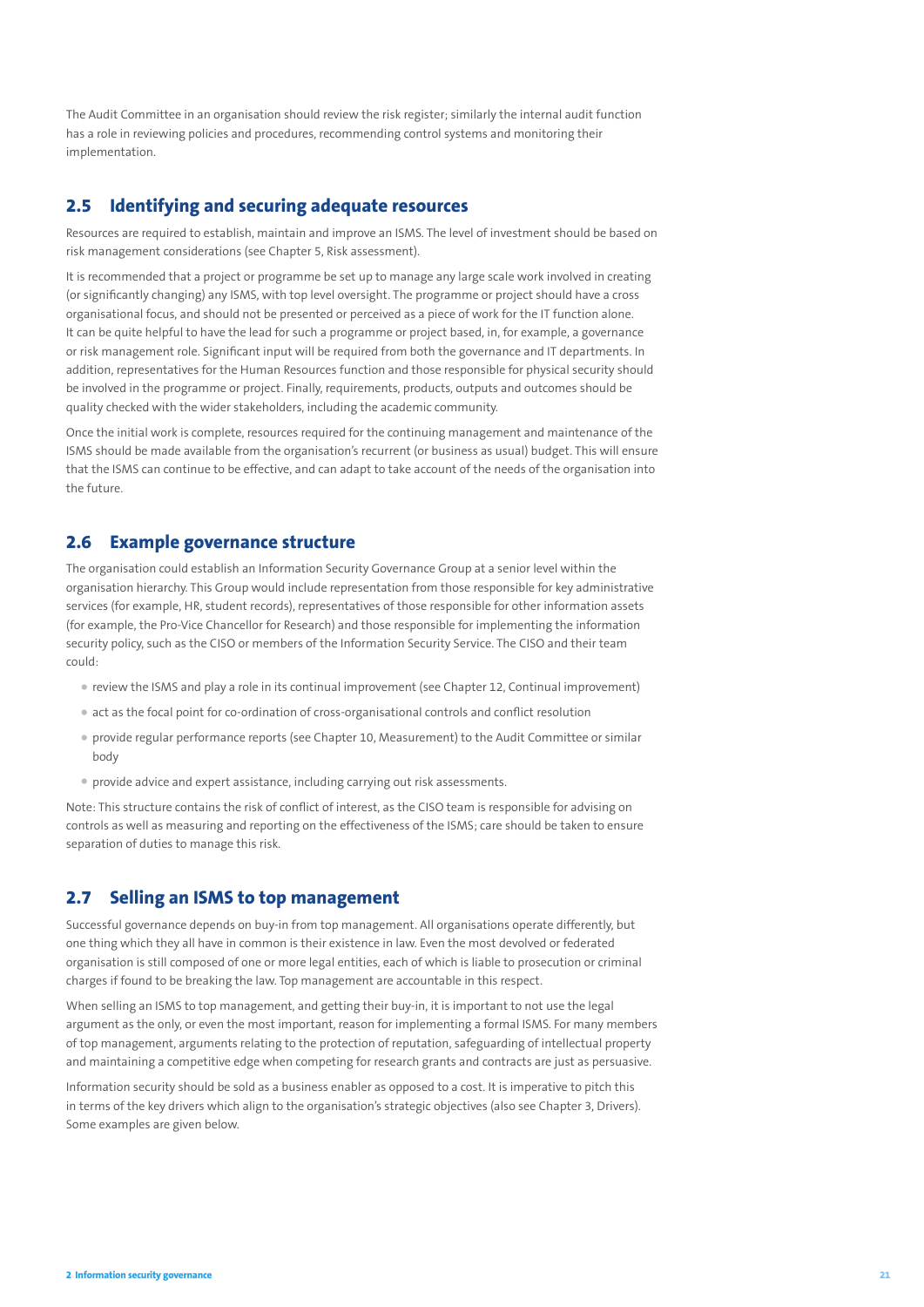#### **2.7.1 For all organisations**

- Protection of reputation a security breach (and a badly handled aftermath) brings bad publicity, and potential litigation and/or fines, which all damage the corporate reputation and can result in the loss of funds from research and students. An effective ISMS supports the UK's National Security Strategy and its focus on cybercrime and thus can be promoted as a reputation enhancing activity.
- Ensuring continued revenue most funding councils are now asking for assurances that the information which is to be used in research is to be properly protected.
- Risk management top management is de facto responsible for information security risk. An ISMS provides them, and their governing body and funding body, with assurance that the risk is being appropriately managed throughout the organisation.
- Effective use of resources an ISMS can lead to more efficient ways of working and best use of resources as controls are deployed (or relaxed) in a co-ordinated, cross-organisation manner to meet the corporate risk appetite. This can lead to higher staff satisfaction as policies are made clear, training is provided and resources are provided to allow application of controls.
- Customer satisfaction staff and students can feel assured that their own personal data is held securely and that their identity is safe. In the absence of an ISMS, how confident is top management that their own personal data is safe in the organisation's hands? Are they happy for their own salary details or performance reviews to be held in insecure systems, or potentially accessible by untrained staff in a cyber café?

#### **2.7.2 For research intensive organisations**

- Protection of researchers' and the organisation's intellectual property.
- Compliance with research council requirements for data management and availability.
- Assurance to external stakeholders whose data is used for research —the ISMS gives a competitive advantage in winning research grants and framework bids.

## **2.7.3 Preparing a briefing**

Top management will need a concise briefing on what information security is all about, stressing that it as much about availability as it is about confidentiality and integrity, and outlining the concept of an ISMS to deliver information security assurance. The high level briefing should explain the holistic approach of an ISMS (people, processes and technology) and outline why the organisation should pursue an ISMS.

Key points to remember when preparing a briefing to top management include:

- Top management have very little time to spend on any topic: keep your presentations, documents and arguments very brief.
- Explicitly link information security to the organisation's business strategy.
- The main questions to address will be "What are you asking us to do?", "Why?" and "What will this cost?"
- Present positive arguments such as cost savings, improvements in efficiency through process improvement, and the opportunity to really get benefit from information held by the organisation (now it will know what it actually holds).
- Use fear, uncertainty and doubt arguments with great care only make cases based upon provable fact, e.g. recent and relevant incidents within the organisation.
- Be prepared to "show your working" on any particular statement you make in a document.

#### **2.7.4 Preparing a business case**

In order to secure resources for an ISMS, an initial or outline business case should be presented. It should include relevant drivers as described above and provide an outline of the costs involved in setting up and maintaining an ISMS.

The business case may, if appropriate, explain how the ISMS will provide a return on investment; this is more of a challenge, since an ISMS is largely insurance against loss. It helps to be able to compare the ISMS costs to

Visual representations of what you are trying to achieve, and how you plan to get there, can be more effective than lengthy narratives.